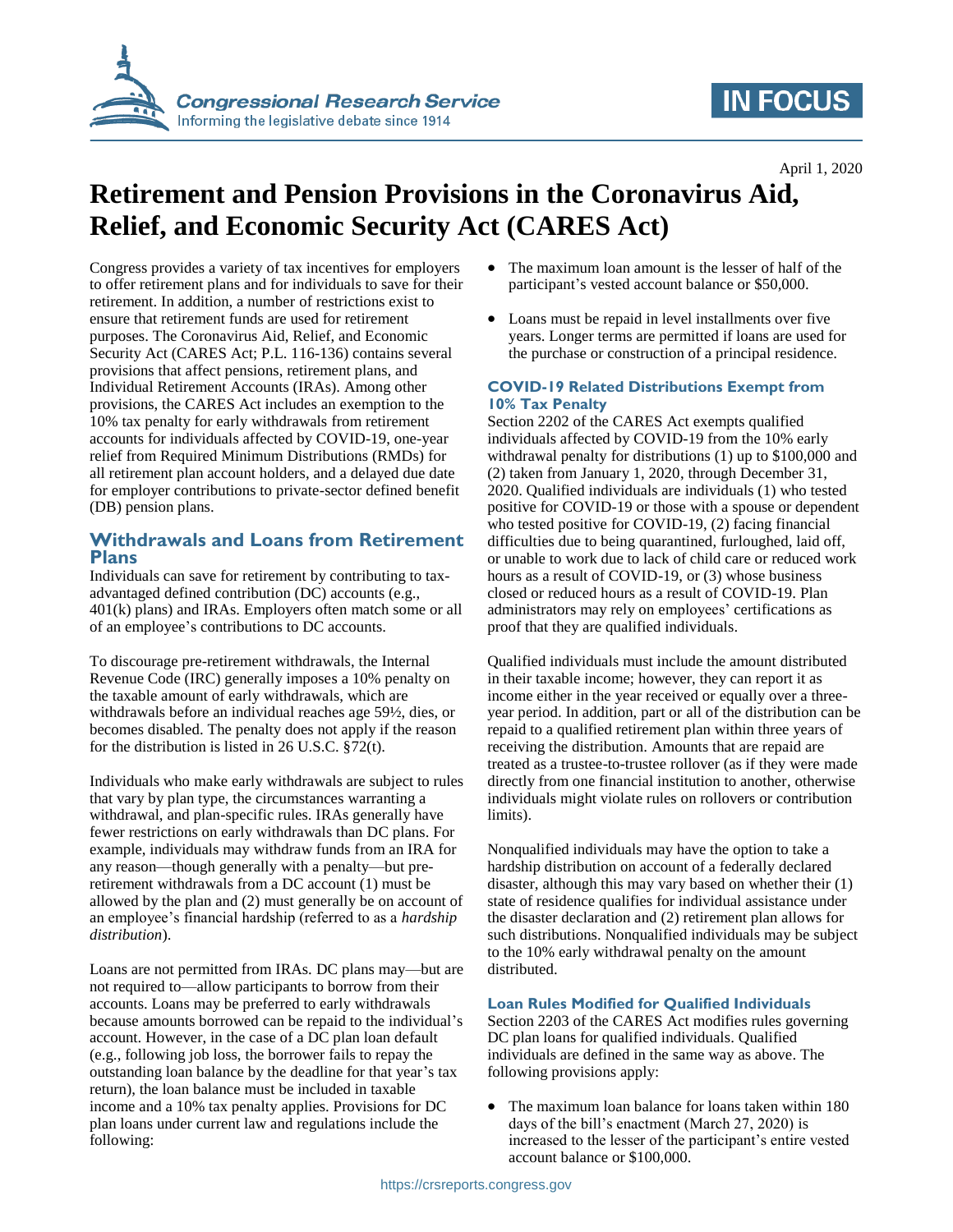• For new or existing loans, the due dates for payments due on or after the bill's enactment through December 31, 2020, are extended by one year. Subsequent payments are also delayed by one year.

## **Required Minimum Distributions**

Required Minimum Distributions (RMDs) are annual withdrawals that individuals with certain retirement accounts are required to begin making after reaching a certain age. The RMD assures that tax-deferred retirement accounts established to provide income during retirement are not used as permanent tax shelters or as vehicles for transmitting wealth to heirs. Failure to take the RMD results in a tax penalty equal to 50% of the amount that should have been distributed.

The RMD for a year is calculated by dividing (1) the account balance at the end of the immediately preceding calendar year by (2) the distribution period provided in the applicable Internal Revenue Service (IRS) Life Expectancy Table.

RMD rules apply to DC accounts (such as 401(k), 403(b), and 457(b) accounts) and traditional IRAs. RMDs do not apply to Roth IRAs, but do apply to Roth 401(k) accounts. Individuals must take their first RMD by April 1 of the year following the year in which they turn age 72 (or age 70½ for those who turned 70½ before January 1, 2020; the SECURE Act, passed as part of the Further Consolidated Appropriations Act, 2020, (P.L. 116-94) increased the age at which RMDs must begin from 70½ to 72). Participants (other than individuals who own 5% or more of a company) in employer-sponsored plans who are still working past the age of 72 can delay distributions until April 1 following the year that they stop working (if the plan allows).

#### **RMDs Suspended for 2020**

Section 2203 of the CARES Act suspends RMDs for 2020. A special rule applies the RMD suspension to individuals who took their first RMD from January 1, 2020, to April 1, 2020. Individuals who received their RMDs in 2020—prior to the enactment of the CARES Act—may be able to roll over these amounts to IRAs or other retirement plans if rollover rules are followed. Among other requirements, rollovers must be completed within 60 days of the distribution. The CARES Act does not contain a provision for individuals to recontribute their distributions already received in 2020.

## **Single-Employer Pension Plan Funding**

Single-employer DB pensions are plans sponsored by one employer for the benefit of its employees. Sponsors of these plans are required to contribute to their plans each year. In general, the amount of the required contribution is equal to the value of benefits earned by participants in the year plus a share of any prior years' plan underfunding (e.g., from decreases in the value of plan investments or changes to plan assumptions). Failure to make the full contribution may result in an excise tax.

Plans with funding levels below specified levels must restrict certain benefits under 26 U.S.C. §436. For example, if a plan is less than 60% funded, it may not provide benefits that have been promised in the event of a plant closing, referred to as shutdown benefits.

#### **Contribution Due Date Delayed and Plans May Use 2019 Funding Percentage**

Section 3608 of the CARES Act allows contributions that are due in calendar year 2020 to be made with interest on January 1, 2021.

Section 3608 of the CARES Act also allows plans to use the funding percentage for the 2019 plan year rather than the 2020 plan year (which would likely be lower) in determining whether plans must impose benefit restrictions.

## **Expanded Authority for the Secretary of Labor to Delay Deadlines**

Private-sector pension plans face a variety of deadlines to meet the requirements of the Employee Retirement Income Security Act of 1974 (ERISA; P.L. 93-406). Section 518 of ERISA (29 U.S.C. §1148) gives the Secretary of Labor the authority to delay, for up to one year, any action required under ERISA in the case of a presidentially declared disaster or a terroristic or military action.

#### **Authority to Delay Deadlines for Public Health Emergency**

Section 3607 of the CARES Act expands the events that allow the Secretary of Labor to delay deadlines under ERISA to include a public health emergency declared by the Secretary of Health and Human Services.

## **Application of Charity Pension Funding Rules**

Certain cooperative and charitable organizations—such as agriculture, electric, and telephone cooperatives and certain  $501(c)(3)$  charities—may follow special pension funding rules. These plans are referred to as Cooperative and Small Employer Charity (CSEC) plans. P.L. 113-235 expanded the definition of CSEC plans to include plans maintained by any employer that meets several criteria. It appears that the Boy Scouts of America Master Pension Trust is the only plan that has met these expanded criteria.

#### **CSEC Plan Definition Expanded**

Section 3609 of the CARES Act expands the definition of CSEC plans to include a charitable organization whose "primary purpose is providing services with respect to mothers and children," and has been in existence since 1938. It appears that March of Dimes fulfills this requirement. It is unclear whether any other charities meet the definition.

## **For More Information**

 CRS In Focus IF11472, *Withdrawals and Loans from Retirement Accounts for COVID-19 Expenses*

**John J. Topoleski**, Specialist in Income Security **Elizabeth A. Myers**, Analyst in Income Security